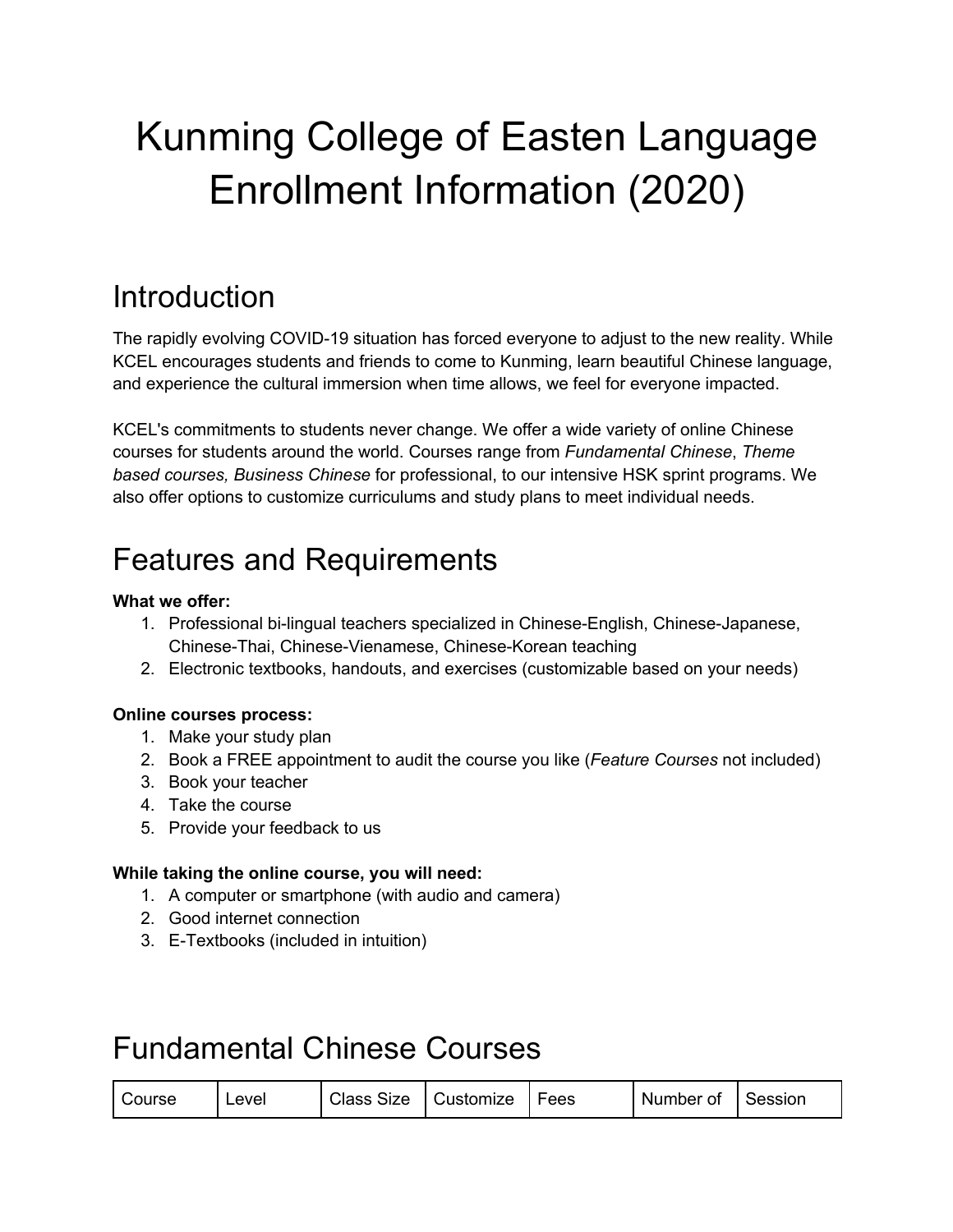|                         |        |                                         | d<br>Programs                                                                                                                |                                                                                                                         | Sessions | Time                                                                                        |
|-------------------------|--------|-----------------------------------------|------------------------------------------------------------------------------------------------------------------------------|-------------------------------------------------------------------------------------------------------------------------|----------|---------------------------------------------------------------------------------------------|
| Listening &<br>Speaking | Entry  | Small<br>group $(5+$<br>students)<br>or | Study plan<br>and<br>curriculum<br>are<br>customized<br>individually<br>. This type<br>of program<br>will be<br>taught 1-to- | Small<br>group: \$1.5<br>USD/<br>session;<br>$1-to-1: $8$<br>USD /<br>session<br>Note: Each<br>session is<br>45min long | 10       | Appointme<br>nts can be<br>made<br>between<br>$8:30am -$<br>9:30 <sub>pm</sub><br>$(GMT+8)$ |
| Reading &<br>Writing    | Medium |                                         |                                                                                                                              |                                                                                                                         | 40       |                                                                                             |
| Intense<br>Reading      | High   | $1-to-1$                                |                                                                                                                              |                                                                                                                         | 120      |                                                                                             |

*Listening & Speaking*: After the course, students are expected to listen and speak basic Chinese sentences.

*Reading & Writing*: After the course, students are expected to read and write basic Chinese sentences.

*Intense Reading*: During the course, students will study Chinese grammar, vocabulary and sentence structures. Students will also learn Chinese culture and practical language skills.

### Theme Based Courses

| <b>Theme</b>                                        | Course Intro                                                                                          | Customized<br>Programs                                           | <b>Class Size</b>                                               | Fees                                                                         | Session<br>Time                                                                              |
|-----------------------------------------------------|-------------------------------------------------------------------------------------------------------|------------------------------------------------------------------|-----------------------------------------------------------------|------------------------------------------------------------------------------|----------------------------------------------------------------------------------------------|
| Learn<br>Chinese<br>in<br>Chinese<br><b>History</b> | This course is designed<br>for international students<br>to learn Chinese through<br>Chinese history. | This program<br>can be<br>customized<br>by content<br>and hours. | 1.small<br>group $(5)$<br>students<br>each class)<br>$2.1-to-1$ | Small<br>group: \$1.5<br>USD/<br>session;<br>$1-to-1: $8$<br>USD/<br>session | Appointm<br>ents can<br>be made<br>between<br>$8:30$ am -<br>9:30 <sub>pm</sub><br>$(GMT+8)$ |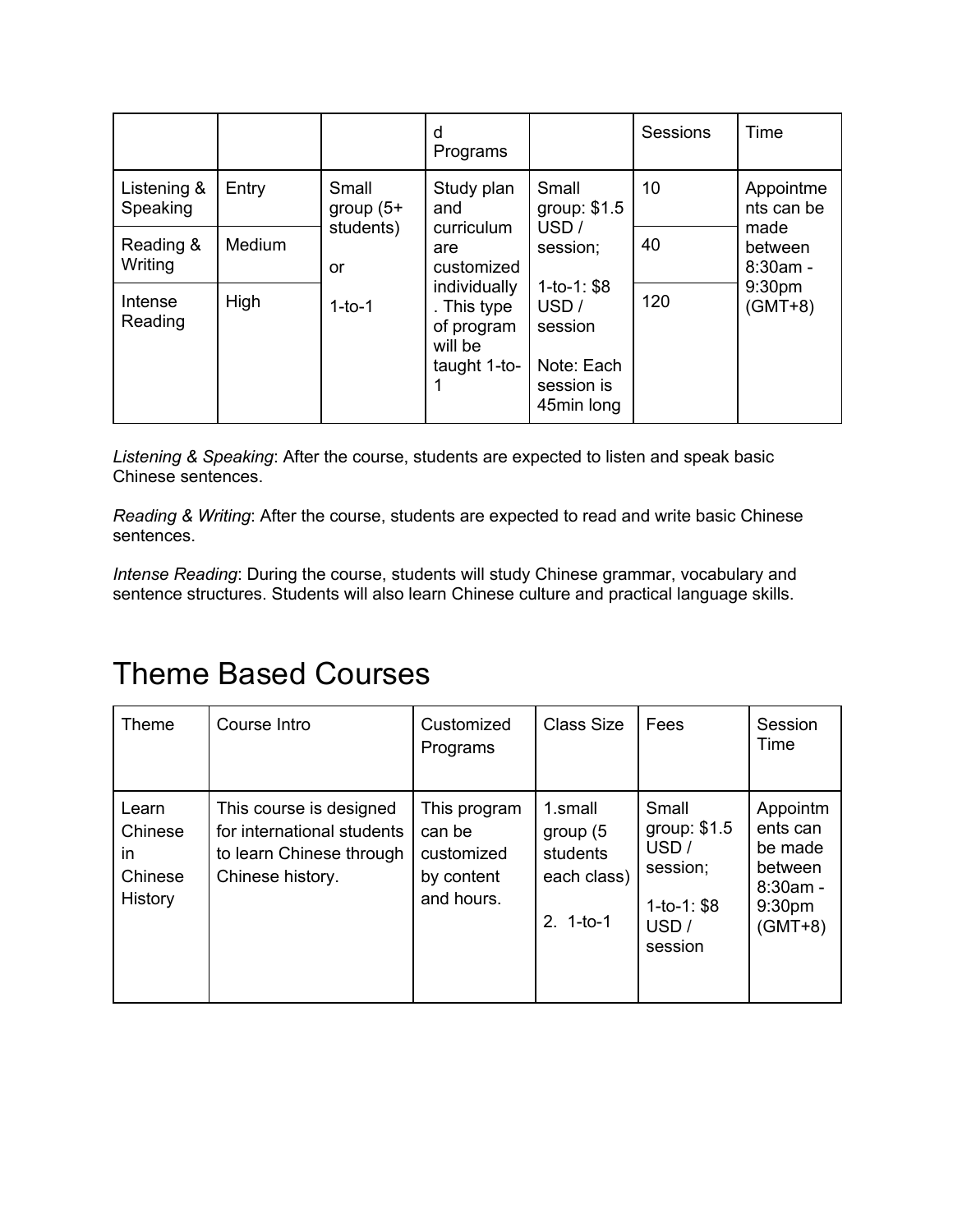| Learn<br>Chinese<br>in.<br>Chinese<br>Culture | Learn Chinese through<br>Chinese culture (e.g.,<br>folk arts, local dialect,<br>calligraphy, martial art,<br>traditional music)                                                                                                                                           |
|-----------------------------------------------|---------------------------------------------------------------------------------------------------------------------------------------------------------------------------------------------------------------------------------------------------------------------------|
| <b>Business</b><br>Chinese                    | This course is designed<br>for professionals who<br>learn Chinese for<br>business purposes,<br>covering business<br>speaking and writing.                                                                                                                                 |
| Medical<br>Chinese                            | This course is designed<br>for students who learn<br>Chinese for pursuing<br>medical related studies<br>or careers.<br>After this class, students<br>will be able to<br>understand commonly-<br>used medical<br>terminologies and<br>therapeutic knowledge<br>in Chinese. |

### Feature Courses: *Learn Chinese in Yunnan*

KCEL is located in Yunnan, one of the most ethnically rich provinces of China. Some 38% of the province population are members of ethnic minorities, including the Yi, Bai, Hani, etc. By coming to celebrate Yunnan's cultural diversity, food, local customs and festivals, students can experience remarkable diversity, which in turn helps better emerge themselves in Chinese language and culture.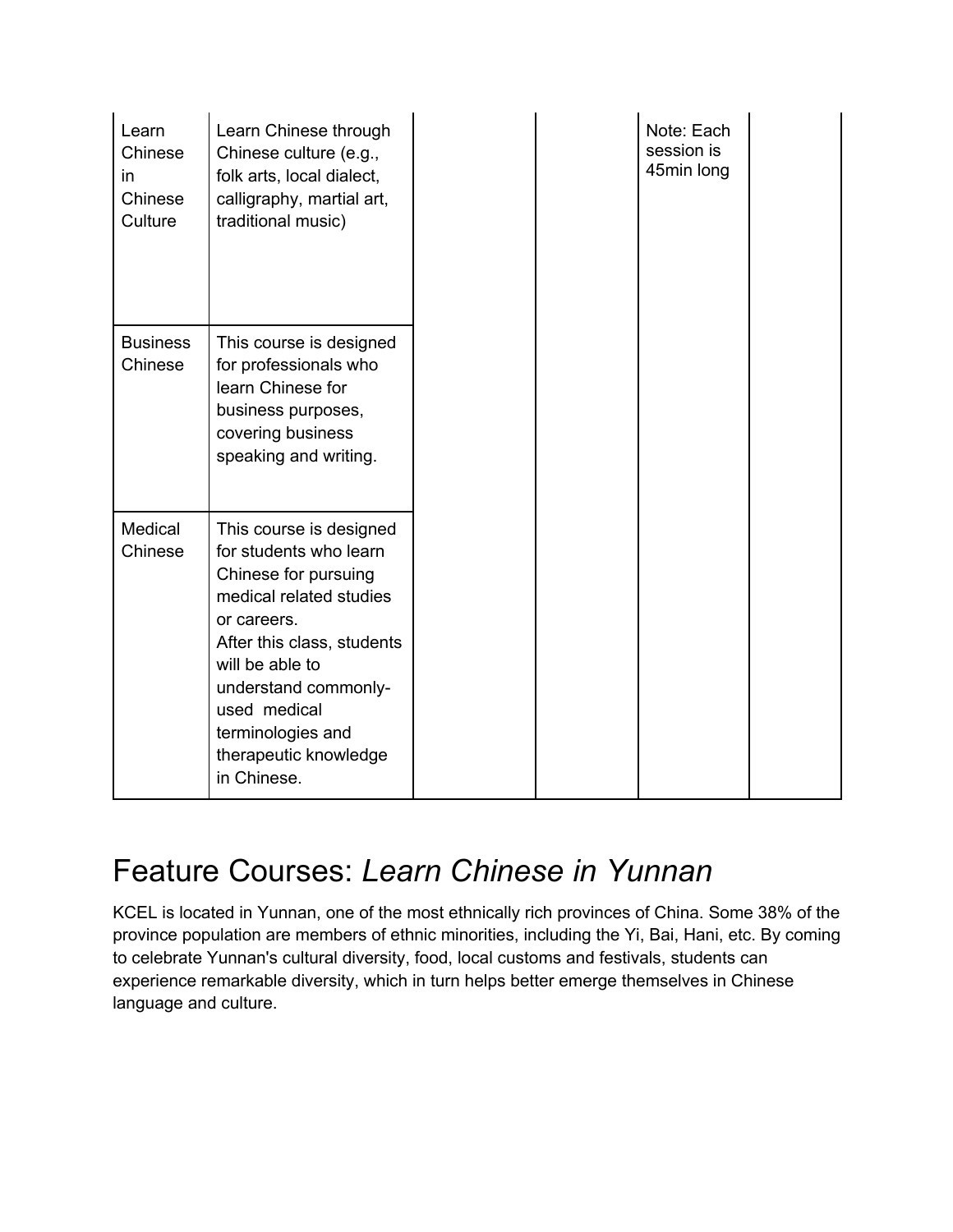| Course                                                                | Course Intro                                                                                                                                                                                                                                                                                                                                          | Customiz<br>ed<br>Programs                                                        | <b>Class Size</b>                                             | Fees                                                                                                              | Session<br>Time                                                               |
|-----------------------------------------------------------------------|-------------------------------------------------------------------------------------------------------------------------------------------------------------------------------------------------------------------------------------------------------------------------------------------------------------------------------------------------------|-----------------------------------------------------------------------------------|---------------------------------------------------------------|-------------------------------------------------------------------------------------------------------------------|-------------------------------------------------------------------------------|
| Learn<br>Chinese<br>and<br>Yunnan<br>Local<br>Food and<br>Culture     | Due to the unique location<br>and culture of Yunnan, local<br>food, known as Dian Cai,<br>features its own taste and<br>understanding between<br>human and nature<br>Through learning traditional<br>food and culture, students<br>will be able to describe<br>Yunnan cuisine and dining<br>culture.                                                  | <b>This</b><br>program<br>can be<br>customiz<br>ed by<br>content<br>and<br>hours. | 1.small<br>group (5<br>students<br>each class)<br>$2. 1-to-1$ | Small group:<br>\$1.5 USD /<br>session;<br>1-to-1: \$8 USD /<br>session<br>Note: Each<br>session is<br>45min long | Appointment<br>s can be<br>made<br>between<br>8:30am -<br>9:30pm<br>$(GMT+8)$ |
| Learn<br>Chinese<br>and<br>Tourism in<br>Yunnan                       | With its extraordinary mix of<br>peoples and landscapes,<br>Yunnan is often considered<br>the trendiest destination in<br>China's exploding domestic<br>tourist industry.<br>Through this course,<br>students can learn<br>about Yunnan's geography,<br>ecology and demographics.<br>which prepare them for<br>tourism related studies or<br>careers. |                                                                                   |                                                               |                                                                                                                   |                                                                               |
| Learn<br>Chinese<br>and Ethnic<br><b>Minorities</b><br>and<br>Culture | Yunnan is home to 25 ethnic<br>groups in China. Minority<br>groups carry their own<br>tradition, food, music and<br>folk arts.<br>Through the introduction of<br>these groups and their<br>uniqueness, students will be<br>able to understand and<br>describe minority groups in<br>Chinese.                                                          |                                                                                   |                                                               |                                                                                                                   |                                                                               |